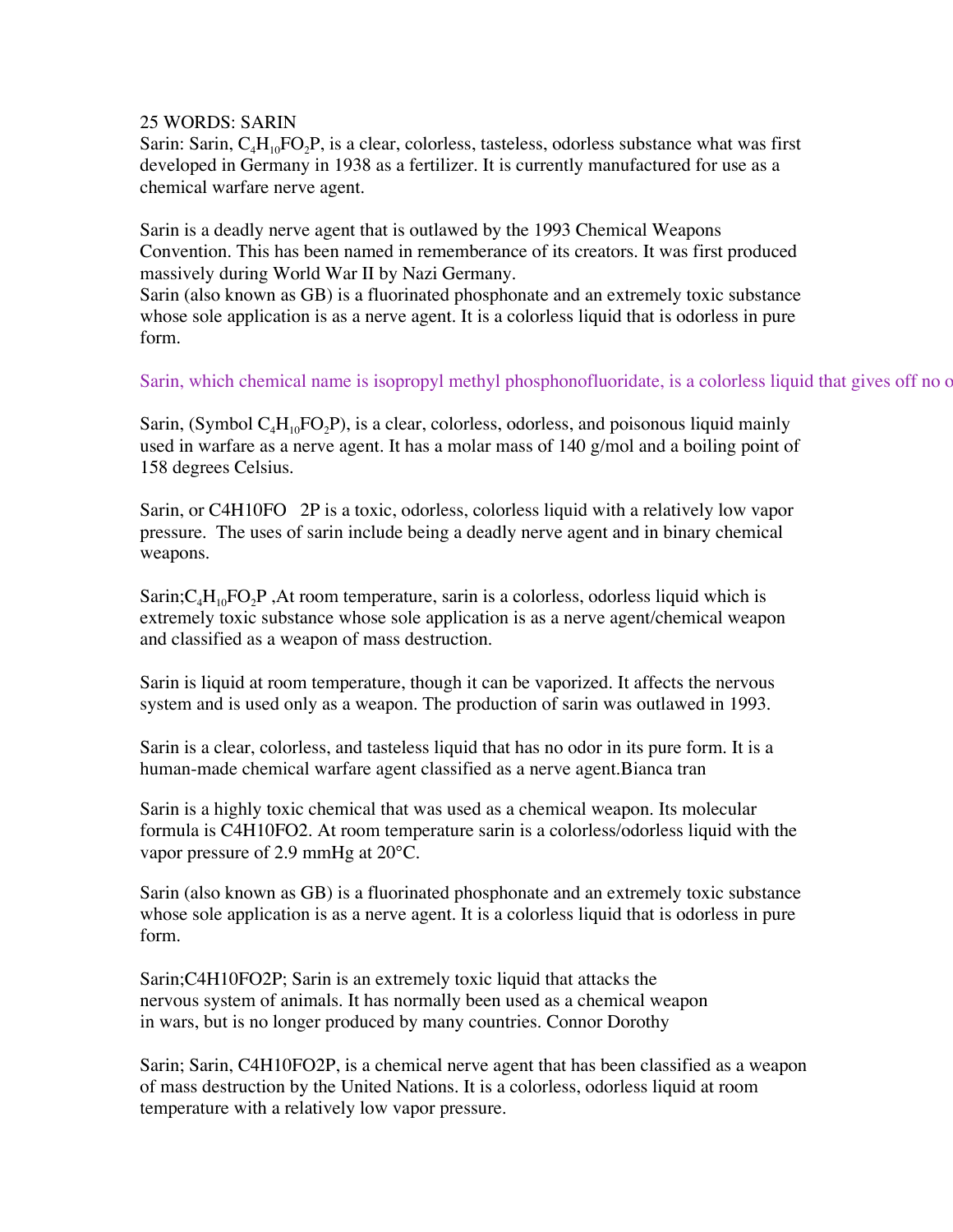Sarin,  $C_4H_{10}FO_2P$ , is a very toxic substance that is mainly a nerve agent. It is a clear, colorless liquid. In 1993, the Chemical Weapons Convention outlawed sarin, identifying it as a weapon of mass destruction.

Sarin is an extremely toxic substance whose sole application is as a nerve agent. It is a fluorinated phosphonate and is similar in structure and has a similar mechanism of action.

Sarin, C4H10FO2P, is an extremely toxic substance commonly found in the liquid state. Sarin works by reacting covalently with neurotransmitters within the synaptic cleft causing the neurons to fire the same impulses repetitively.

Sarin, which has a molecular formula of C4H10FO2P, is a extremely toxic substance. At room temperature, sarin is colorless and tasteless liquid, and is a nerve agent.

Sarin, also known by its NATO designation of GB, is an extremely toxic substance whose sole application is as a nerve agent. As a chemical weapon, it is classified as a weapon of mass destruction.

Sarin is a very toxic substance. It has a chemical formula  $C_4H_{10}FO_2P$ . It is a chemical weapon that is classified as a weapon of mass destruction. Production and stockpiling of sarin was outlawed about 15 years.

sarinExtremely toxic substance whose sole application is as a nerve agent. It is a fluorinated phosphonate and is similar in structure and has a similar mechanism of action as some commonly used insecticides.

Sarin  $(C_4 H_{10} F O_2 P)$  is an extremely toxic nerve agent (weapon of mass destruction-WMD). It is chemically similar to insecticides. Sarin is an odorless liquid with a low vapor pressure at room temperature.

 Sarin is a human-made chemical. It originally was developed in 1938 in Germany as a pesticide. It is a clear, colorless, and tasteless liquid that has no odor in its pure form Sarin,  $C_4H_{10}FO_2P$ , is an extremely dangerous gas that was developed as a chemical weapon and classified as a weapon of mass destruction. It is a potent nerve agent, and is deadly even at 1 ppm.

Sarin: its a vapor that is colorless and odorless poisonous liquid,  $C_4H_{10}FO_2P$ , that inhibits the activity of cholinesterase and is used as a nerve gas in chemical warfare. Sarin is a clear, colorless, and tasteless liquid and can evaporate into a vapor (gas) and spread into the environment. It is an extremely toxic substance and is used as a nerve agent.

 Sarin is a fluorinated phosphonate and is similar in structure and has a similar mechanism of action as some commonly used insecticides, such as malathion

Sarin, C4H10FO2P, a highly toxic substance that is a nerve agent, was used as a weapon